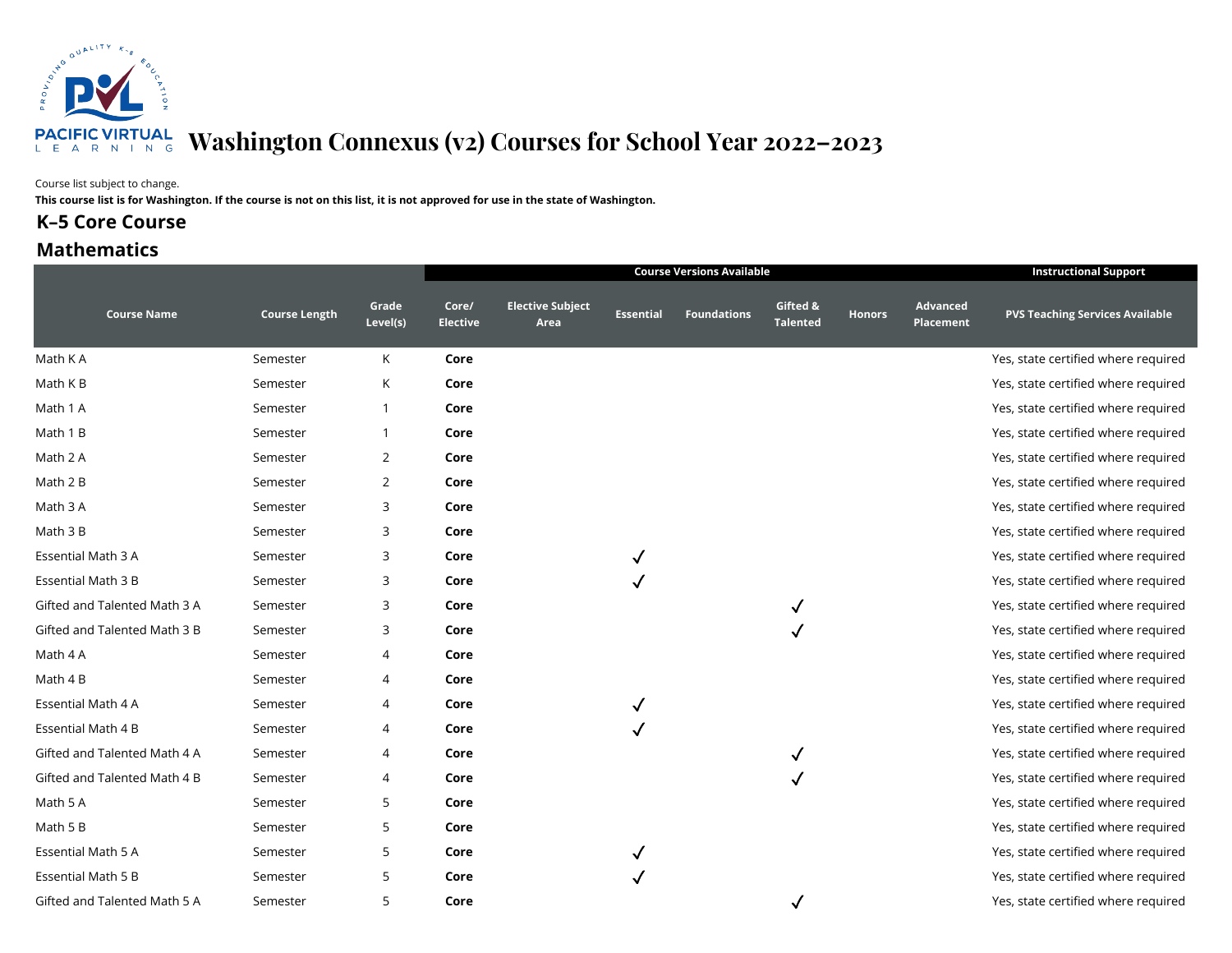| Gifted and Talented Math 5 B | Semester |
|------------------------------|----------|
|------------------------------|----------|

## **Science**

|                                 |                      |                   | <b>Course Versions Available</b> |                                 |                  |                    |                      |               |                              | <b>Instructional Support</b>           |
|---------------------------------|----------------------|-------------------|----------------------------------|---------------------------------|------------------|--------------------|----------------------|---------------|------------------------------|----------------------------------------|
| <b>Course Name</b>              | <b>Course Length</b> | Grade<br>Level(s) | Core/<br><b>Elective</b>         | <b>Elective Subject</b><br>Area | <b>Essential</b> | <b>Foundations</b> | Gifted &<br>Talented | <b>Honors</b> | Advanced<br><b>Placement</b> | <b>PVS Teaching Services Available</b> |
| Science KA                      | Semester             | K                 | Core                             |                                 |                  |                    |                      |               |                              | Yes, state certified where required    |
| Science K B                     | Semester             | К                 | Core                             |                                 |                  |                    |                      |               |                              | Yes, state certified where required    |
| Science 1 A                     | Semester             |                   | Core                             |                                 |                  |                    |                      |               |                              | Yes, state certified where required    |
| Science 1 B                     | Semester             | -1                | Core                             |                                 |                  |                    |                      |               |                              | Yes, state certified where required    |
| Science 2 A                     | Semester             | $\overline{2}$    | Core                             |                                 |                  |                    |                      |               |                              | Yes, state certified where required    |
| Science 2 B                     | Semester             | 2                 | Core                             |                                 |                  |                    |                      |               |                              | Yes, state certified where required    |
| Science 3 A                     | Semester             | 3                 | Core                             |                                 |                  |                    |                      |               |                              | Yes, state certified where required    |
| Science 3 B                     | Semester             | 3                 | Core                             |                                 |                  |                    |                      |               |                              | Yes, state certified where required    |
| Gifted and Talented Science 3 A | Semester             | 3                 | Core                             |                                 |                  |                    |                      |               |                              | Yes, state certified where required    |
| Gifted and Talented Science 3 B | Semester             | 3                 | Core                             |                                 |                  |                    |                      |               |                              | Yes, state certified where required    |
| Science 4 A                     | Semester             | $\overline{4}$    | Core                             |                                 |                  |                    |                      |               |                              | Yes, state certified where required    |
| Science 4 B                     | Semester             | $\overline{4}$    | Core                             |                                 |                  |                    |                      |               |                              | Yes, state certified where required    |
| Gifted and Talented Science 4 A | Semester             | $\overline{4}$    | Core                             |                                 |                  |                    |                      |               |                              | Yes, state certified where required    |
| Gifted and Talented Science 4 B | Semester             | $\overline{4}$    | Core                             |                                 |                  |                    |                      |               |                              | Yes, state certified where required    |
| Science 5 A                     | Semester             | 5                 | Core                             |                                 |                  |                    |                      |               |                              | Yes, state certified where required    |
| Science 5 B                     | Semester             | 5                 | Core                             |                                 |                  |                    |                      |               |                              | Yes, state certified where required    |
| Gifted and Talented Science 5 A | Semester             | 5                 | Core                             |                                 |                  |                    |                      |               |                              | Yes, state certified where required    |
| Gifted and Talented Science 5 B | Semester             | 5                 | Core                             |                                 |                  |                    |                      |               |                              | Yes, state certified where required    |

## **Language Arts**

|                   |                      |                   | <b>Course Versions Available</b> |                                 |                  |                    |                             |               |                                     | <b>Instructional Support</b>           |
|-------------------|----------------------|-------------------|----------------------------------|---------------------------------|------------------|--------------------|-----------------------------|---------------|-------------------------------------|----------------------------------------|
| Course Name       | <b>Course Length</b> | Grade<br>Level(s) | Core/<br><b>Elective</b>         | <b>Elective Subject</b><br>Area | <b>Essential</b> | <b>Foundations</b> | Gifted &<br><b>Talented</b> | <b>Honors</b> | <b>Advanced</b><br><b>Placement</b> | <b>PVS Teaching Services Available</b> |
| Language Arts K A | Semester             | K                 | Core                             |                                 |                  |                    |                             |               |                                     | Yes, state certified where required    |
| Language Arts K B | Semester             | K                 | Core                             |                                 |                  |                    |                             |               |                                     | Yes, state certified where required    |
| Language Arts 1 A | Semester             |                   | Core                             |                                 |                  |                    |                             |               |                                     | Yes, state certified where required    |
| Language Arts 1 B | Semester             |                   | Core                             |                                 |                  |                    |                             |               |                                     | Yes, state certified where required    |
| Language Arts 2 A | Semester             | 2                 | Core                             |                                 |                  |                    |                             |               |                                     | Yes, state certified where required    |
| Language Arts 2 B | Semester             | 2                 | Core                             |                                 |                  |                    |                             |               |                                     | Yes, state certified where required    |
| Language Arts 3 A | Semester             | 3                 | Core                             |                                 |                  |                    |                             |               |                                     | Yes, state certified where required    |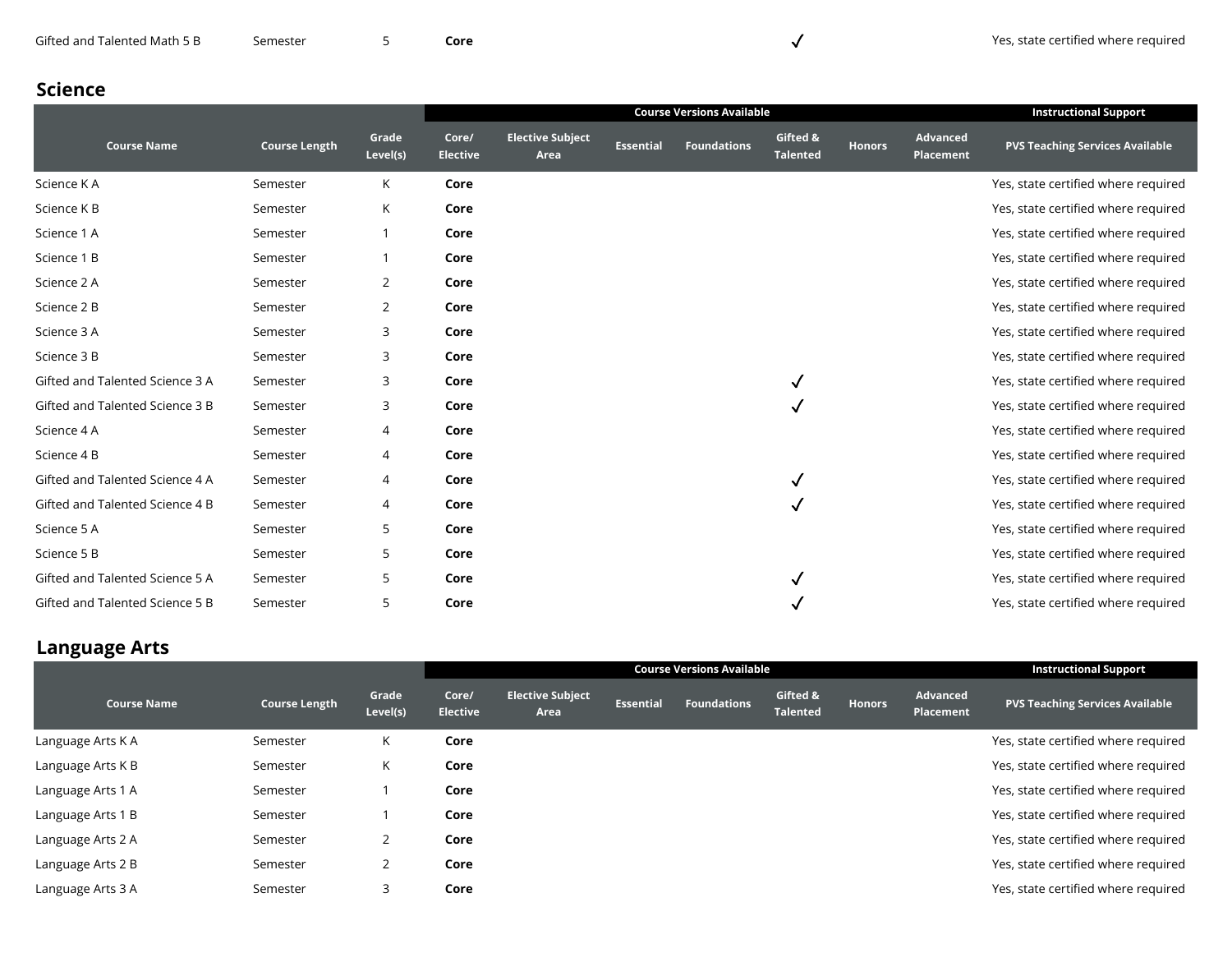| Language Arts 3 B                        | Semester | 3 | Core |   | Yes, state certified where required |
|------------------------------------------|----------|---|------|---|-------------------------------------|
| Gifted and Talented Language Arts 3<br>A | Semester | 3 | Core | √ | Yes, state certified where required |
| Gifted and Talented Language Arts 3<br>B | Semester | 3 | Core | v | Yes, state certified where required |
| Language Arts 4 A                        | Semester | 4 | Core |   | Yes, state certified where required |
| Language Arts 4 B                        | Semester | 4 | Core |   | Yes, state certified where required |
| Gifted and Talented Language Arts 4<br>A | Semester | 4 | Core | √ | Yes, state certified where required |
| Gifted and Talented Language Arts 4<br>B | Semester | 4 | Core | v | Yes, state certified where required |
| Language Arts 5 A                        | Semester | 5 | Core |   | Yes, state certified where required |
| Language Arts 5 B                        | Semester | 5 | Core |   | Yes, state certified where required |
| Gifted and Talented Language Arts 5<br>A | Semester | 5 | Core | √ | Yes, state certified where required |
| Gifted and Talented Language Arts 5<br>B | Semester | 5 | Core | v | Yes, state certified where required |

### **Social Studies**

|                    |                      |                   |                          |                                 | <b>Instructional Support</b> |                    |                             |               |                       |                                        |
|--------------------|----------------------|-------------------|--------------------------|---------------------------------|------------------------------|--------------------|-----------------------------|---------------|-----------------------|----------------------------------------|
| <b>Course Name</b> | <b>Course Length</b> | Grade<br>Level(s) | Core/<br><b>Elective</b> | <b>Elective Subject</b><br>Area | <b>Essential</b>             | <b>Foundations</b> | Gifted &<br><b>Talented</b> | <b>Honors</b> | Advanced<br>Placement | <b>PVS Teaching Services Available</b> |
| Social Studies K A | Semester             | К                 | Core                     |                                 |                              |                    |                             |               |                       | Yes, state certified where required    |
| Social Studies K B | Semester             | К                 | Core                     |                                 |                              |                    |                             |               |                       | Yes, state certified where required    |
| Social Studies 1 A | Semester             |                   | Core                     |                                 |                              |                    |                             |               |                       | Yes, state certified where required    |
| Social Studies 1 B | Semester             |                   | Core                     |                                 |                              |                    |                             |               |                       | Yes, state certified where required    |
| Social Studies 2 A | Semester             | 2                 | Core                     |                                 |                              |                    |                             |               |                       | Yes, state certified where required    |
| Social Studies 2 B | Semester             | 2                 | Core                     |                                 |                              |                    |                             |               |                       | Yes, state certified where required    |
| Social Studies 3 A | Semester             | 3                 | Core                     |                                 |                              |                    |                             |               |                       | Yes, state certified where required    |
| Social Studies 3 B | Semester             | 3                 | Core                     |                                 |                              |                    |                             |               |                       | Yes, state certified where required    |
| Social Studies 4 A | Semester             | 4                 | Core                     |                                 |                              |                    |                             |               |                       | Yes, state certified where required    |
| Social Studies 4 B | Semester             | 4                 | Core                     |                                 |                              |                    |                             |               |                       | Yes, state certified where required    |
| Social Studies 5 A | Semester             | 5                 | Core                     |                                 |                              |                    |                             |               |                       | Yes, state certified where required    |
| Social Studies 5 B | Semester             | 5                 | Core                     |                                 |                              |                    |                             |               |                       | Yes, state certified where required    |

## **Health and Physical Education**

|                    |               |                   |                          |                                 | <b>Instructional Support</b> |             |                      |               |                       |                                        |
|--------------------|---------------|-------------------|--------------------------|---------------------------------|------------------------------|-------------|----------------------|---------------|-----------------------|----------------------------------------|
| <b>Course Name</b> | Course Length | Grade<br>Level(s) | Core/<br><b>Elective</b> | <b>Elective Subject</b><br>Area | <b>Essential</b>             | Foundations | Gifted &<br>Talented | <b>Honors</b> | Advanced<br>Placement | <b>PVS Teaching Services Available</b> |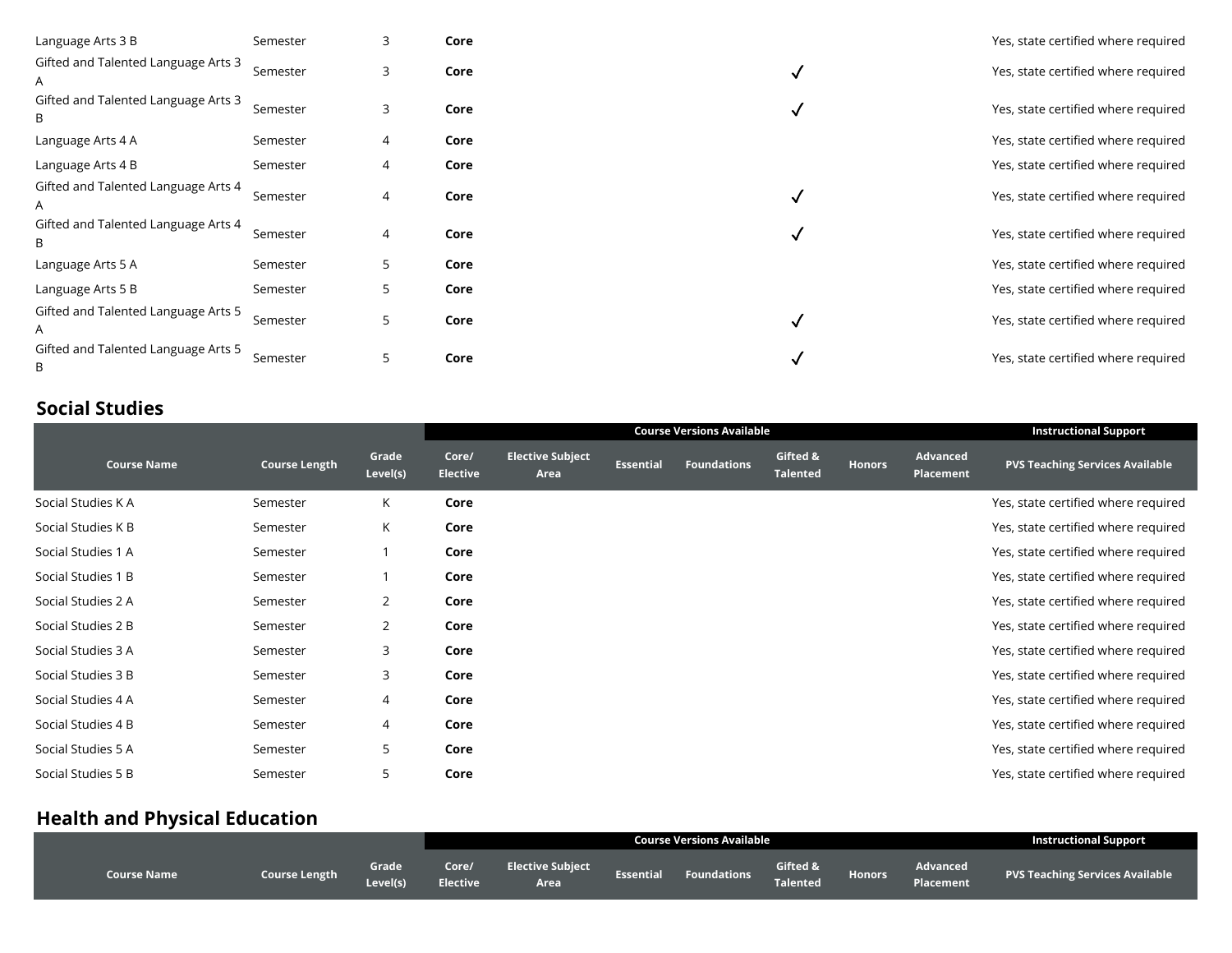| Physical Education K        | Yearlong |   | Core | Yes, state certified where required |
|-----------------------------|----------|---|------|-------------------------------------|
| <b>Physical Education 1</b> | Yearlong |   | Core | Yes, state certified where required |
| <b>Physical Education 2</b> | Yearlong |   | Core | Yes, state certified where required |
| <b>Physical Education 3</b> | Yearlong |   | Core | Yes, state certified where required |
| Physical Education 4        | Yearlong | 4 | Core | Yes, state certified where required |
| <b>Physical Education 5</b> | Yearlong |   | Core | Yes, state certified where required |
|                             |          |   |      |                                     |

### **Humanities K–5 Elective Courses**

|                               |                      |                   | <b>Course Versions Available</b> |                                 |                  |                    |                             |               |                              | <b>Instructional Support</b>           |
|-------------------------------|----------------------|-------------------|----------------------------------|---------------------------------|------------------|--------------------|-----------------------------|---------------|------------------------------|----------------------------------------|
| <b>Course Name</b>            | <b>Course Length</b> | Grade<br>Level(s) | Core/<br><b>Elective</b>         | <b>Elective Subject</b><br>Area | <b>Essential</b> | <b>Foundations</b> | Gifted &<br><b>Talented</b> | <b>Honors</b> | Advanced<br><b>Placement</b> | <b>PVS Teaching Services Available</b> |
| Art K                         | Yearlong             | K.                | <b>Elective</b>                  | Art                             |                  |                    |                             |               |                              | Yes, state certified where required    |
| Art 1                         | Yearlong             |                   | <b>Elective</b>                  | Art                             |                  |                    |                             |               |                              | Yes, state certified where required    |
| Art 2                         | Yearlong             | $\overline{2}$    | <b>Elective</b>                  | Art                             |                  |                    |                             |               |                              | Yes, state certified where required    |
| Art 3                         | Yearlong             | 3                 | <b>Elective</b>                  | Art                             |                  |                    |                             |               |                              | Yes, state certified where required    |
| Art 4                         | Yearlong             | 4                 | <b>Elective</b>                  | Art                             |                  |                    |                             |               |                              | Yes, state certified where required    |
| Art 5                         | Yearlong             | 5                 | <b>Elective</b>                  | Art                             |                  |                    |                             |               |                              | Yes, state certified where required    |
| <b>Experiencing Music I</b>   | Yearlong             | $K-2$             | <b>Elective</b>                  | Music                           |                  |                    |                             |               |                              | Yes, state certified where required    |
| <b>Experiencing Music II</b>  | Yearlong             | $K-2$             | <b>Elective</b>                  | Music                           |                  |                    |                             |               |                              | Yes, state certified where required    |
| <b>Experiencing Music III</b> | Yearlong             | $K-2$             | <b>Elective</b>                  | Music                           |                  |                    |                             |               |                              | Yes, state certified where required    |
| Discovering Music I           | Yearlong             | $3 - 5$           | <b>Elective</b>                  | Music                           |                  |                    |                             |               |                              | Yes, state certified where required    |
| Discovering Music II          | Yearlong             | $3 - 5$           | <b>Elective</b>                  | Music                           |                  |                    |                             |               |                              | Yes, state certified where required    |
| Discovering Music III         | Yearlong             | $3 - 5$           | <b>Elective</b>                  | Music                           |                  |                    |                             |               |                              | Yes, state certified where required    |

## **Language Arts**

|                                           |                      |                   |                          |                                 | <b>Instructional Support</b> |                    |                             |               |                       |                                        |
|-------------------------------------------|----------------------|-------------------|--------------------------|---------------------------------|------------------------------|--------------------|-----------------------------|---------------|-----------------------|----------------------------------------|
| <b>Course Name</b>                        | <b>Course Length</b> | Grade<br>Level(s) | Core/<br><b>Elective</b> | <b>Elective Subject</b><br>Area | <b>Essential</b>             | <b>Foundations</b> | Gifted &<br><b>Talented</b> | <b>Honors</b> | Advanced<br>Placement | <b>PVS Teaching Services Available</b> |
| Gifted and Talented Literature Study      | Yearlong             |                   | <b>Elective</b>          | Language Arts                   |                              |                    |                             |               |                       | Yes, state certified where required    |
| Gifted and Talented Literature Study<br>3 | Yearlong             |                   | <b>Elective</b>          | Language Arts                   |                              |                    |                             |               |                       | Yes, state certified where required    |
| Gifted and Talented Literature Study<br>4 | Yearlong             | 4                 | <b>Elective</b>          | Language Arts                   |                              |                    |                             |               |                       | Yes, state certified where required    |
| Gifted and Talented Literature Study<br>5 | Yearlong             |                   | <b>Elective</b>          | Language Arts                   |                              |                    |                             |               |                       | Yes, state certified where required    |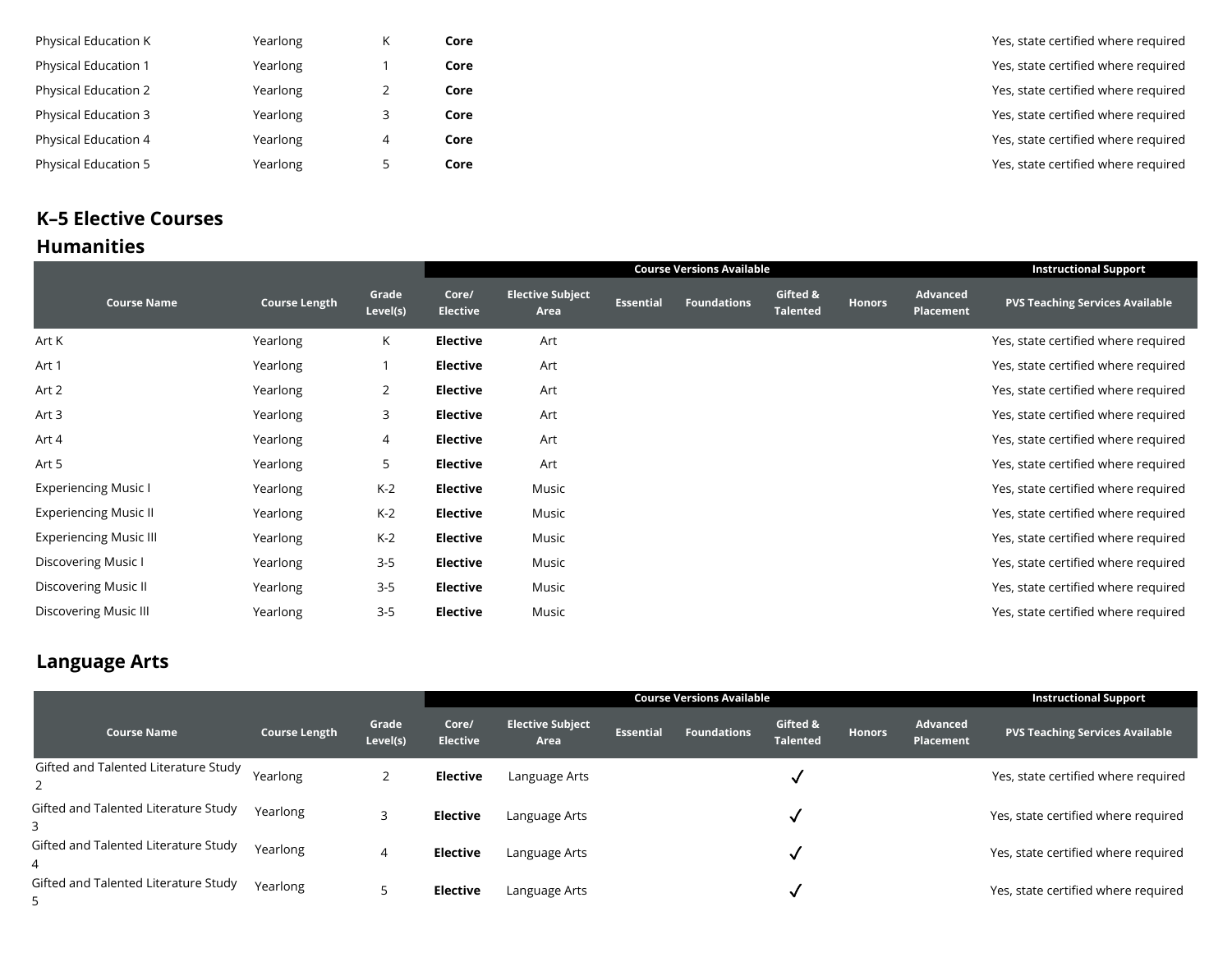# **Technology**

|                                                        |                      |                   | <b>Course Versions Available</b> |                                 |                  |                    |                             |               |                                     | <b>Instructional Support</b>           |
|--------------------------------------------------------|----------------------|-------------------|----------------------------------|---------------------------------|------------------|--------------------|-----------------------------|---------------|-------------------------------------|----------------------------------------|
| <b>Course Name</b>                                     | <b>Course Length</b> | Grade<br>Level(s) | Core/<br><b>Elective</b>         | <b>Elective Subject</b><br>Area | <b>Essential</b> | <b>Foundations</b> | Gifted &<br><b>Talented</b> | <b>Honors</b> | <b>Advanced</b><br><b>Placement</b> | <b>PVS Teaching Services Available</b> |
| <b>Educational Technology and Online</b><br>Learning K | Yearlong             | K                 | <b>Elective</b>                  | Educational<br>Technology       |                  |                    |                             |               |                                     | Yes, state certified where required    |
| <b>Educational Technology and Online</b><br>Learning 1 | Yearlong             |                   | <b>Elective</b>                  | Educational<br>Technology       |                  |                    |                             |               |                                     | Yes, state certified where required    |
| <b>Educational Technology and Online</b><br>Learning 2 | Yearlong             | $\overline{2}$    | <b>Elective</b>                  | Educational<br>Technology       |                  |                    |                             |               |                                     | Yes, state certified where required    |
| <b>Educational Technology and Online</b><br>Learning 3 | Yearlong             | 3                 | <b>Elective</b>                  | Educational<br>Technology       |                  |                    |                             |               |                                     | Yes, state certified where required    |
| <b>Educational Technology and Online</b><br>Learning 4 | Yearlong             | $\overline{4}$    | <b>Elective</b>                  | Educational<br>Technology       |                  |                    |                             |               |                                     | Yes, state certified where required    |
| Educational Technology and Online<br>Learning 5        | Yearlong             | 5                 | <b>Elective</b>                  | Educational<br>Technology       |                  |                    |                             |               |                                     | Yes, state certified where required    |

## **World Languages**

|                       |               |                   |                          |                                 | <b>Instructional Support</b> |                    |                             |               |                                     |                                        |
|-----------------------|---------------|-------------------|--------------------------|---------------------------------|------------------------------|--------------------|-----------------------------|---------------|-------------------------------------|----------------------------------------|
| Course Name           | Course Length | Grade<br>Level(s) | Core/<br><b>Elective</b> | <b>Elective Subject</b><br>Area | <b>Essential</b>             | <b>Foundations</b> | Gifted &<br><b>Talented</b> | <b>Honors</b> | <b>Advanced</b><br><b>Placement</b> | <b>PVS Teaching Services Available</b> |
| Elementary Chinese I  | Yearlong      | $3 - 5$           | Elective                 | World Languages                 |                              |                    |                             |               |                                     | Yes, state certified where required    |
| Elementary Chinese II | Yearlong      | $3 - 5$           | <b>Elective</b>          | World Languages                 |                              |                    |                             |               |                                     | Yes, state certified where required    |
| Elementary Spanish I  | Yearlong      | $3 - 5$           | <b>Elective</b>          | World Languages                 |                              |                    |                             |               |                                     | Yes, state certified where required    |
| Elementary Spanish II | Yearlong      | $3 - 5$           | <b>Elective</b>          | World Languages                 |                              |                    |                             |               |                                     | Yes, state certified where required    |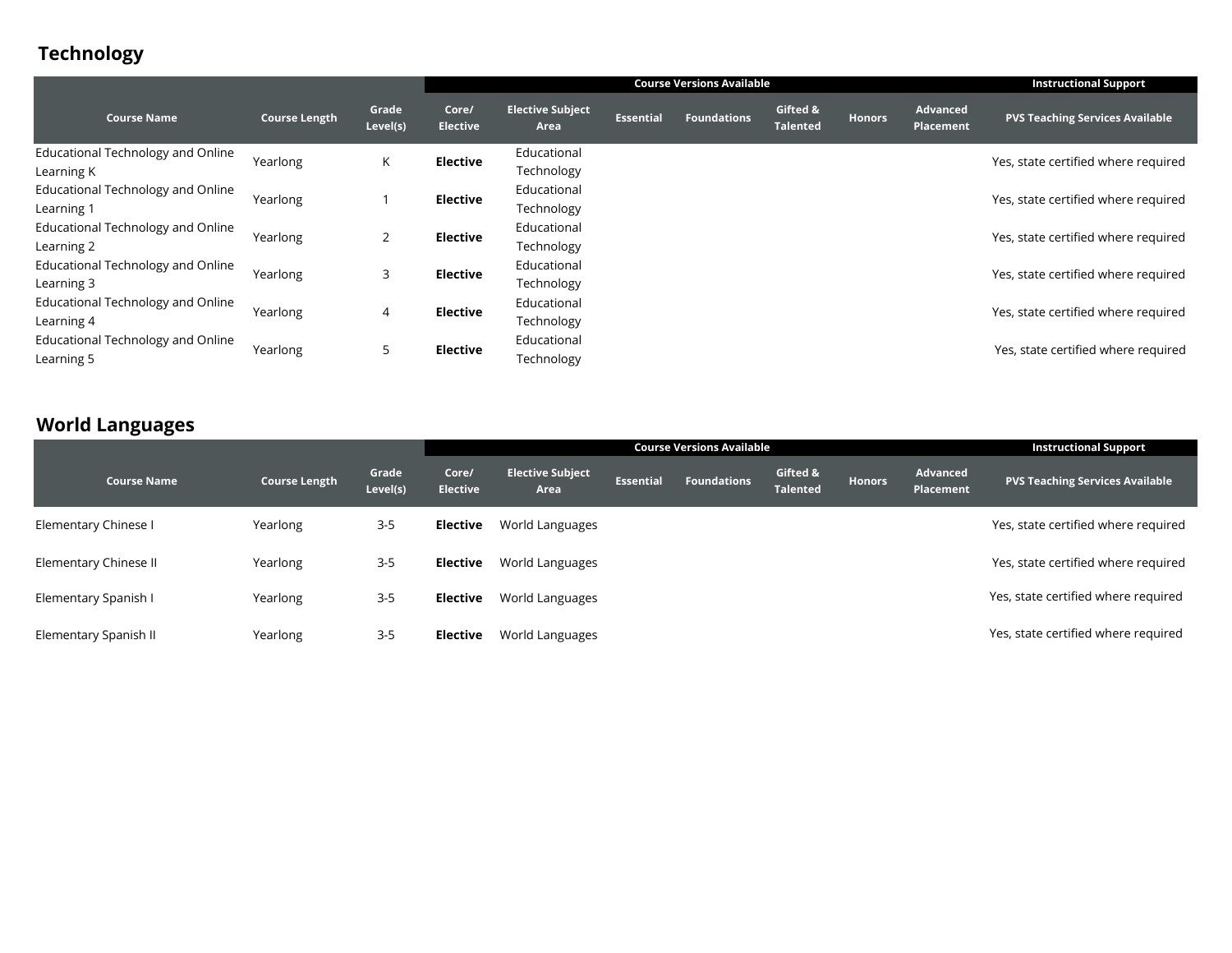# **6–8 Core Courses Mathematics**

| <b>Course Name</b>                              | <b>Course Length</b> | Grade<br>Level(s) | Core/<br><b>Elective</b> | <b>Elective Subject</b><br>Area | <b>Essential</b> | <b>Foundations</b> | Gifted &<br><b>Talented</b> | <b>Honors</b> | <b>Advanced</b><br><b>Placement</b> | <b>PVS Teaching Services Available</b> |
|-------------------------------------------------|----------------------|-------------------|--------------------------|---------------------------------|------------------|--------------------|-----------------------------|---------------|-------------------------------------|----------------------------------------|
| Math 6 A                                        | Semester             | 6                 | Core                     |                                 |                  |                    |                             |               |                                     | Yes, state certified where required    |
| Math 6 B                                        | Semester             | 6                 | Core                     |                                 |                  |                    |                             |               |                                     | Yes, state certified where required    |
| Essential Math 6 A                              | Semester             | 6                 | Core                     |                                 |                  |                    |                             |               |                                     | Yes, state certified where required    |
| Essential Math 6 B                              | Semester             | 6                 | Core                     |                                 |                  |                    |                             |               |                                     | Yes, state certified where required    |
| Gifted and Talented Math 6 A (Pre-<br>Algebra)  | Semester             | 6                 | Core                     |                                 |                  |                    | $\checkmark$                |               |                                     | Yes, state certified where required    |
| Gifted and Talented Math 6 B (Pre-<br>Algebra)  | Semester             | 6                 | Core                     |                                 |                  |                    |                             |               |                                     | Yes, state certified where required    |
| Math 7 A                                        | Semester             | 7                 | Core                     |                                 |                  |                    |                             |               |                                     | Yes, state certified where required    |
| Math 7 B                                        | Semester             | 7                 | Core                     |                                 |                  |                    |                             |               |                                     | Yes, state certified where required    |
| Essential Math 7 A                              | Semester             | 7                 | Core                     |                                 |                  |                    |                             |               |                                     | Yes, state certified where required    |
| Essential Math 7 B                              | Semester             | 7                 | Core                     |                                 |                  |                    |                             |               |                                     | Yes, state certified where required    |
| Gifted and Talented Math 7 A<br>(Algebra)       | Semester             | 7                 | Core                     |                                 |                  |                    |                             |               |                                     | Yes, state certified where required    |
| Gifted and Talented Math 7 B<br>(Algebra)       | Semester             | 7                 | Core                     |                                 |                  |                    |                             |               |                                     | Yes, state certified where required    |
| Algebra Readiness (Pre-Algebra) A               | Semester             | 8                 | Core                     |                                 |                  |                    |                             |               |                                     | Yes, state certified where required    |
| Algebra Readiness (Pre-Algebra) B               | Semester             | 8                 | Core                     |                                 |                  |                    |                             |               |                                     | Yes, state certified where required    |
| Essential Algebra Readiness (Pre-<br>Algebra) A | Semester             | 8                 | Core                     |                                 |                  |                    |                             |               |                                     | Yes, state certified where required    |
| Essential Algebra Readiness (Pre-<br>Algebra) B | Semester             | 8                 | Core                     |                                 |                  |                    |                             |               |                                     | Yes, state certified where required    |
| Gifted and Talented Math 8 A<br>(Geometry)      | Semester             | 8                 | Core                     |                                 |                  |                    |                             |               |                                     | Yes, state certified where required    |
| Gifted and Talented Math 8 B<br>(Geometry)      | Semester             | 8                 | Core                     |                                 |                  |                    |                             |               |                                     | Yes, state certified where required    |

### **Science**

|                                 |                      |                   |                          |                                 | <b>Instructional Support</b> |                    |                             |               |                       |                                        |
|---------------------------------|----------------------|-------------------|--------------------------|---------------------------------|------------------------------|--------------------|-----------------------------|---------------|-----------------------|----------------------------------------|
| <b>Course Name</b>              | <b>Course Length</b> | Grade<br>Level(s) | Core/<br><b>Elective</b> | <b>Elective Subject</b><br>Area | <b>Essential</b>             | <b>Foundations</b> | Gifted &<br><b>Talented</b> | <b>Honors</b> | Advanced<br>Placement | <b>PVS Teaching Services Available</b> |
| Science 6 A                     | Semester             | 6                 | Core                     |                                 |                              |                    |                             |               |                       | Yes, state certified where required    |
| Science 6 B                     | Semester             | 6                 | Core                     |                                 |                              |                    |                             |               |                       | Yes, state certified where required    |
| Gifted and Talented Science 6 A | Semester             | 6                 | Core                     |                                 |                              |                    |                             |               |                       | Yes, state certified where required    |
| Gifted and Talented Science 6 B | Semester             | 6                 | Core                     |                                 |                              |                    |                             |               |                       | Yes, state certified where required    |
| Science 7 A                     | Semester             |                   | Core                     |                                 |                              |                    |                             |               |                       | Yes, state certified where required    |
| Science 7 B                     | Semester             |                   | Core                     |                                 |                              |                    |                             |               |                       | Yes, state certified where required    |
| Gifted and Talented Science 7 A | Semester             |                   | Core                     |                                 |                              |                    |                             |               |                       | Yes, state certified where required    |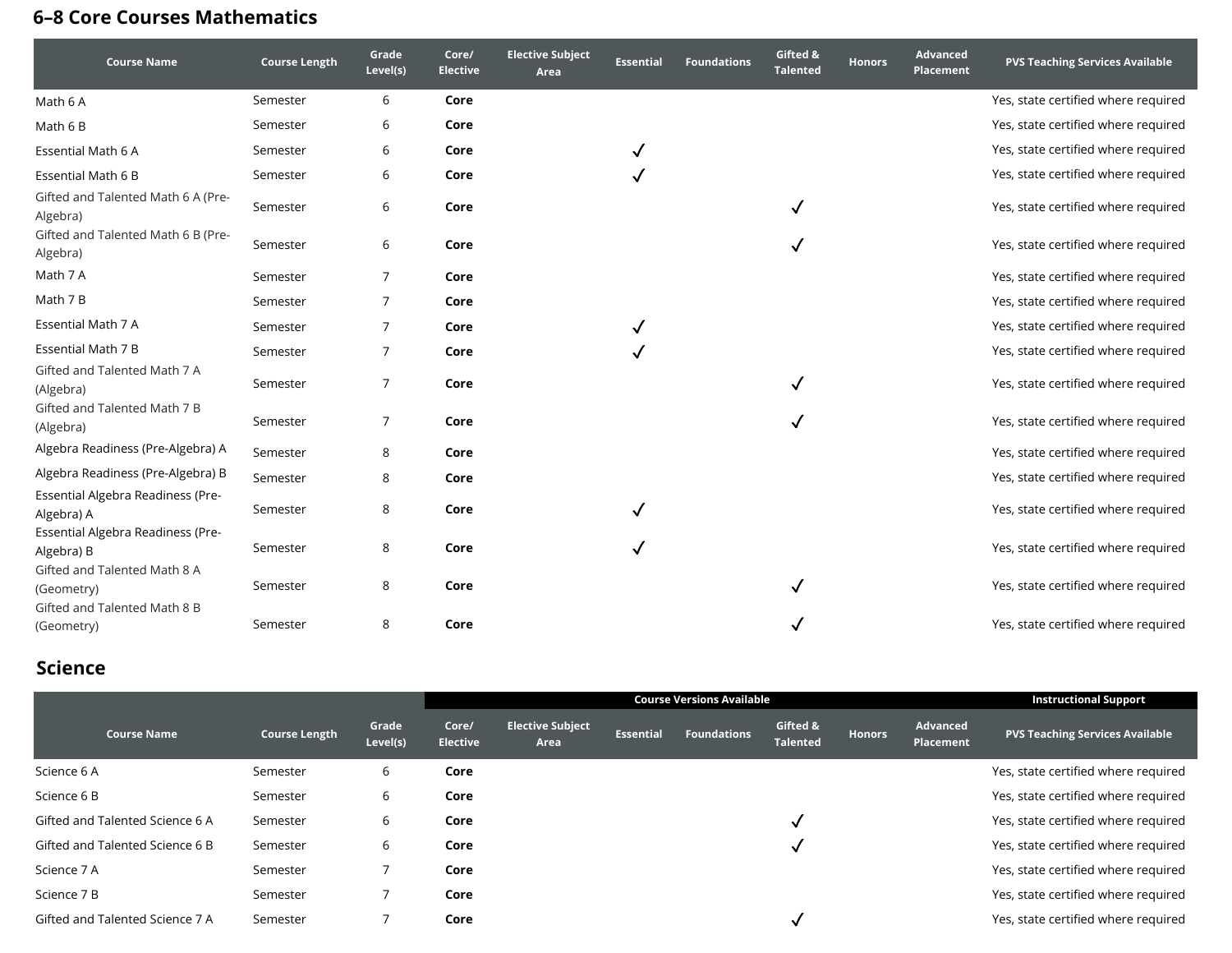| Gifted and Talented Science 7 B | Semester | Core | Yes, state certified where required |
|---------------------------------|----------|------|-------------------------------------|
| Science 8 A                     | Semester | Core | Yes, state certified where required |
| Science 8 B                     | Semester | Core | Yes, state certified where required |
| Gifted and Talented Science 8 A | Semester | Core | Yes, state certified where required |
| Gifted and Talented Science 8 B | Semester | Core | Yes, state certified where required |

## **Language Arts**

|                                          |                      |                   |                          |                                 | <b>Instructional Support</b> |                    |                             |               |                                     |                                        |
|------------------------------------------|----------------------|-------------------|--------------------------|---------------------------------|------------------------------|--------------------|-----------------------------|---------------|-------------------------------------|----------------------------------------|
| <b>Course Name</b>                       | <b>Course Length</b> | Grade<br>Level(s) | Core/<br><b>Elective</b> | <b>Elective Subject</b><br>Area | <b>Essential</b>             | <b>Foundations</b> | Gifted &<br><b>Talented</b> | <b>Honors</b> | <b>Advanced</b><br><b>Placement</b> | <b>PVS Teaching Services Available</b> |
| Language Arts 6 A                        | Semester             | 6                 | Core                     |                                 |                              |                    |                             |               |                                     | Yes, state certified where required    |
| Language Arts 6 B                        | Semester             | 6                 | Core                     |                                 |                              |                    |                             |               |                                     | Yes, state certified where required    |
| Gifted and Talented Language Arts 6<br>A | Semester             | 6                 | Core                     |                                 |                              |                    | ✓                           |               |                                     | Yes, state certified where required    |
| Gifted and Talented Language Arts 6<br>B | Semester             | 6                 | Core                     |                                 |                              |                    |                             |               |                                     | Yes, state certified where required    |
| Language Arts 7 A                        | Semester             | 7                 | Core                     |                                 |                              |                    |                             |               |                                     | Yes, state certified where required    |
| Language Arts 7 B                        | Semester             | 7                 | Core                     |                                 |                              |                    |                             |               |                                     | Yes, state certified where required    |
| Gifted and Talented Language Arts 7<br>A | Semester             | 7                 | Core                     |                                 |                              |                    | √                           |               |                                     | Yes, state certified where required    |
| Gifted and Talented Language Arts 7<br>B | Semester             | 7                 | Core                     |                                 |                              |                    |                             |               |                                     | Yes, state certified where required    |
| Language Arts 8 A                        | Semester             | 8                 | Core                     |                                 |                              |                    |                             |               |                                     | Yes, state certified where required    |
| Language Arts 8 B                        | Semester             | 8                 | Core                     |                                 |                              |                    |                             |               |                                     | Yes, state certified where required    |
| Gifted and Talented Language Arts 8<br>A | Semester             | 8                 | Core                     |                                 |                              |                    | ✓                           |               |                                     | Yes, state certified where required    |
| Gifted and Talented Language Arts 8<br>B | Semester             | 8                 | Core                     |                                 |                              |                    | √                           |               |                                     | Yes, state certified where required    |

## **Social Studies**

|                            |                      |                   |                          |                                 | <b>Instructional Support</b> |                    |                             |               |                              |                                        |
|----------------------------|----------------------|-------------------|--------------------------|---------------------------------|------------------------------|--------------------|-----------------------------|---------------|------------------------------|----------------------------------------|
| <b>Course Name</b>         | <b>Course Length</b> | Grade<br>Level(s) | Core/<br><b>Elective</b> | <b>Elective Subject</b><br>Area | <b>Essential</b>             | <b>Foundations</b> | Gifted &<br><b>Talented</b> | <b>Honors</b> | <b>Advanced</b><br>Placement | <b>PVS Teaching Services Available</b> |
| Social Studies 6 A         | Semester             | b                 | Core                     |                                 |                              |                    |                             |               |                              | Yes, state certified where required    |
| Social Studies 6 B         | Semester             | b                 | Core                     |                                 |                              |                    |                             |               |                              | Yes, state certified where required    |
| Social Studies 7 B         | Semester             |                   | Core                     |                                 |                              |                    |                             |               |                              | Yes, state certified where required    |
| Washington State History 7 | Semester             |                   | Core                     |                                 |                              |                    |                             |               |                              | Yes, state certified where required    |
| Social Studies 8 A         | Semester             | 8                 | Core                     |                                 |                              |                    |                             |               |                              | Yes, state certified where required    |
| Social Studies 8 B         | Semester             | 8                 | Core                     |                                 |                              |                    |                             |               |                              | Yes, state certified where required    |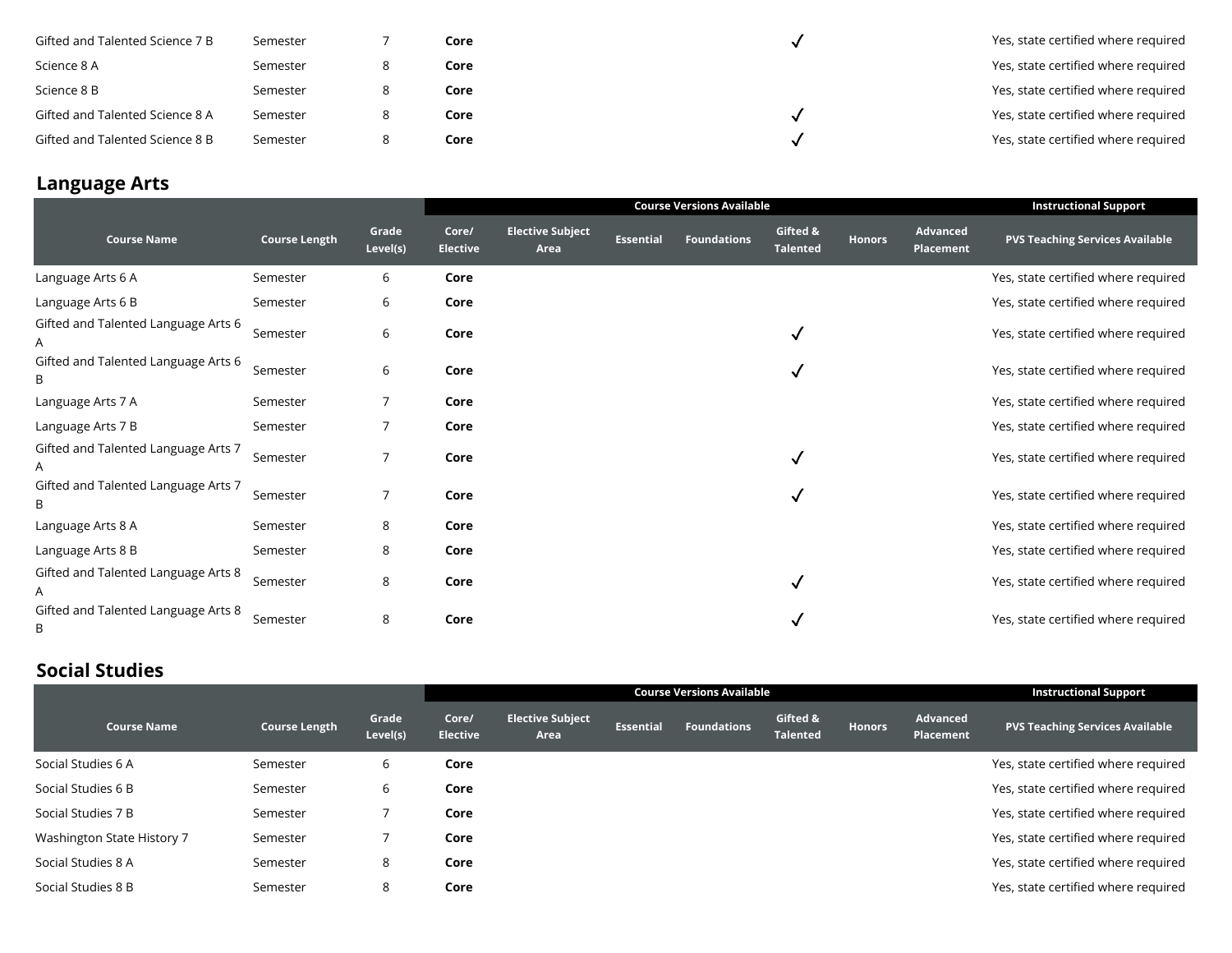## **Health and Physical Education**

|                                 |                      |                   | <b>Course Versions Available</b> |                                 |                  |                    |                             |               |                                     | <b>Instructional Support</b>           |
|---------------------------------|----------------------|-------------------|----------------------------------|---------------------------------|------------------|--------------------|-----------------------------|---------------|-------------------------------------|----------------------------------------|
| <b>Course Name</b>              | <b>Course Length</b> | Grade<br>Level(s) | Core/<br><b>Elective</b>         | <b>Elective Subject</b><br>Area | <b>Essential</b> | <b>Foundations</b> | Gifted &<br><b>Talented</b> | <b>Honors</b> | <b>Advanced</b><br><b>Placement</b> | <b>PVS Teaching Services Available</b> |
| Health and Physical Education 6 | Yearlong             |                   | Core                             |                                 |                  |                    |                             |               |                                     | Yes, state certified where required    |
| Health and Physical Education 7 | Yearlong             |                   | Core                             |                                 |                  |                    |                             |               |                                     | Yes, state certified where required    |
| Health and Physical Education 8 | Yearlong             |                   | Core                             |                                 |                  |                    |                             |               |                                     | Yes, state certified where required    |

#### **6–8 Elective Courses Language Arts**

| .                                         |                      |                   |                          |                                 | <b>Instructional Support</b> |                    |                             |               |                              |                                        |
|-------------------------------------------|----------------------|-------------------|--------------------------|---------------------------------|------------------------------|--------------------|-----------------------------|---------------|------------------------------|----------------------------------------|
| <b>Course Name</b>                        | <b>Course Length</b> | Grade<br>Level(s) | Core/<br><b>Elective</b> | <b>Elective Subject</b><br>Area | <b>Essential</b>             | <b>Foundations</b> | Gifted &<br><b>Talented</b> | <b>Honors</b> | Advanced<br><b>Placement</b> | <b>PVS Teaching Services Available</b> |
| Gifted and Talented Literature Study<br>6 | Yearlong             | b                 | <b>Elective</b>          | Language Arts                   |                              |                    |                             |               |                              | Yes, state certified where required    |
| Gifted and Talented Literature Study      | Yearlong             |                   | <b>Elective</b>          | Language Arts                   |                              |                    |                             |               |                              | Yes, state certified where required    |
| Gifted and Talented Literature Study<br>8 | Yearlong             | 8                 | <b>Elective</b>          | Language Arts                   |                              |                    |                             |               |                              | Yes, state certified where required    |

## **Humanities**

|                            |                      |                   | <b>Course Versions Available</b> |                                 |           |                    |                             |               |                              | <b>Instructional Support</b>           |
|----------------------------|----------------------|-------------------|----------------------------------|---------------------------------|-----------|--------------------|-----------------------------|---------------|------------------------------|----------------------------------------|
| <b>Course Name</b>         | <b>Course Length</b> | Grade<br>Level(s) | Core/<br><b>Elective</b>         | <b>Elective Subject</b><br>Area | Essential | <b>Foundations</b> | Gifted &<br><b>Talented</b> | <b>Honors</b> | Advanced<br><b>Placement</b> | <b>PVS Teaching Services Available</b> |
| Art 6 A                    | Semester             | 6                 | <b>Elective</b>                  | Humanities                      |           |                    |                             |               |                              | Yes, state certified where required    |
| Art 6 B                    | Semester             | 6                 | <b>Elective</b>                  | Humanities                      |           |                    |                             |               |                              | Yes, state certified where required    |
| Art 7 A                    | Semester             | 7                 | <b>Elective</b>                  | Humanities                      |           |                    |                             |               |                              | Yes, state certified where required    |
| Art 7 B                    | Semester             | 7                 | <b>Elective</b>                  | Humanities                      |           |                    |                             |               |                              | Yes, state certified where required    |
| Art 8 A                    | Semester             | 8                 | <b>Elective</b>                  | Humanities                      |           |                    |                             |               |                              | Yes, state certified where required    |
| Art 8 B                    | Semester             | 8                 | <b>Elective</b>                  | Humanities                      |           |                    |                             |               |                              | Yes, state certified where required    |
| <b>Exploring Music I</b>   | Yearlong             | $6 - 8$           | <b>Elective</b>                  | Humanities                      |           |                    |                             |               |                              | Yes, state certified where required    |
| <b>Exploring Music II</b>  | Yearlong             | $6 - 8$           | <b>Elective</b>                  | Humanities                      |           |                    |                             |               |                              | Yes, state certified where required    |
| <b>Exploring Music III</b> | Yearlong             | $6 - 8$           | <b>Elective</b>                  | Humanities                      |           |                    |                             |               |                              | Yes, state certified where required    |